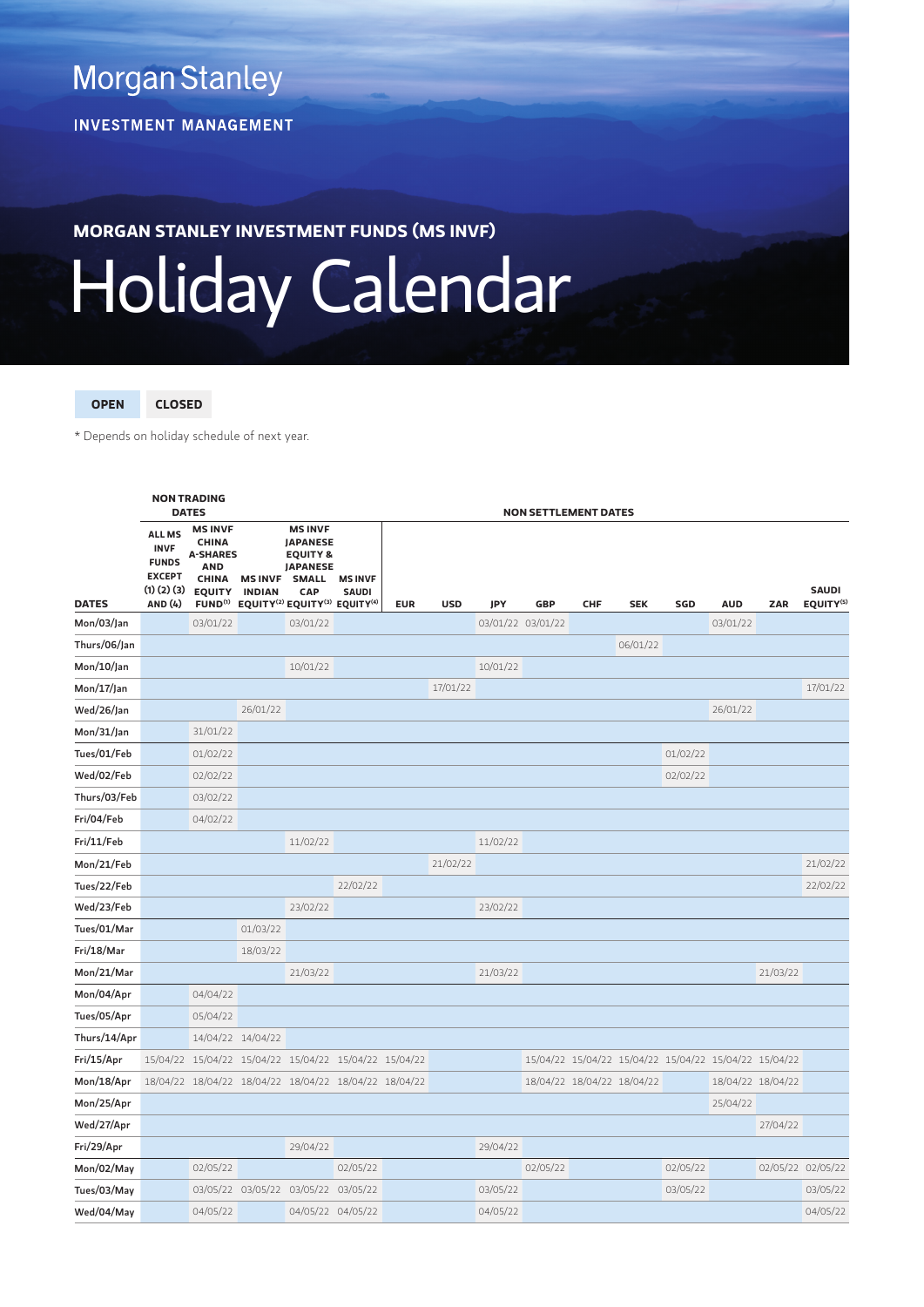|                                                           | <b>NON TRADING</b><br><b>DATES</b>                                                           |                                                                                                  |                                 |                                                                                                                                                                                                    |                                |            | <b>NON SETTLEMENT DATES</b> |          |            |                   |            |          |            |          |                                       |  |
|-----------------------------------------------------------|----------------------------------------------------------------------------------------------|--------------------------------------------------------------------------------------------------|---------------------------------|----------------------------------------------------------------------------------------------------------------------------------------------------------------------------------------------------|--------------------------------|------------|-----------------------------|----------|------------|-------------------|------------|----------|------------|----------|---------------------------------------|--|
| <b>DATES</b>                                              | <b>ALL MS</b><br><b>INVF</b><br><b>FUNDS</b><br><b>EXCEPT</b><br>(1)(2)(3)<br><b>AND (4)</b> | <b>MS INVF</b><br><b>CHINA</b><br><b>A-SHARES</b><br><b>AND</b><br><b>CHINA</b><br><b>EQUITY</b> | <b>MS INVF</b><br><b>INDIAN</b> | <b>MS INVF</b><br><b>JAPANESE</b><br><b>EQUITY &amp;</b><br><b>JAPANESE</b><br><b>SMALL</b><br><b>CAP</b><br>FUND <sup>(1)</sup> EQUITY <sup>(2)</sup> EQUITY <sup>(3)</sup> EQUITY <sup>(4)</sup> | <b>MS INVF</b><br><b>SAUDI</b> | <b>EUR</b> | <b>USD</b>                  | JPY      | <b>GBP</b> | <b>CHF</b>        | <b>SEK</b> | SGD      | <b>AUD</b> | ZAR      | <b>SAUDI</b><br>EQUITY <sup>(5)</sup> |  |
| Thurs/05/May                                              |                                                                                              |                                                                                                  |                                 | 05/05/22 05/05/22                                                                                                                                                                                  |                                |            |                             | 05/05/22 |            |                   |            |          |            |          | 05/05/22                              |  |
| Fri/06/May                                                |                                                                                              | 06/05/22                                                                                         |                                 |                                                                                                                                                                                                    |                                |            |                             |          |            |                   |            |          |            |          |                                       |  |
| Mon/09/May                                                |                                                                                              |                                                                                                  |                                 | 09/05/22 09/05/22 09/05/22 09/05/22 09/05/22                                                                                                                                                       |                                |            |                             |          |            |                   |            |          |            |          |                                       |  |
| Mon/16/May                                                |                                                                                              |                                                                                                  |                                 |                                                                                                                                                                                                    |                                |            |                             |          |            |                   |            | 16/05/22 |            |          |                                       |  |
| Thurs/26/May 26/05/22 26/05/22 26/05/22 26/05/22 26/05/22 |                                                                                              |                                                                                                  |                                 |                                                                                                                                                                                                    |                                |            |                             |          |            | 26/05/22 26/05/22 |            |          |            |          |                                       |  |
| Mon/30/May                                                |                                                                                              |                                                                                                  |                                 |                                                                                                                                                                                                    |                                |            | 30/05/22                    |          |            |                   |            |          |            |          | 30/05/22                              |  |
| Thurs/02/Jun                                              |                                                                                              |                                                                                                  |                                 |                                                                                                                                                                                                    |                                |            |                             |          | 02/06/22   |                   |            |          |            |          |                                       |  |
| Fri/03/Jun                                                |                                                                                              | 03/06/22                                                                                         |                                 |                                                                                                                                                                                                    |                                |            |                             |          | 03/06/22   |                   |            |          |            |          |                                       |  |
| Mon/06/Jun                                                |                                                                                              |                                                                                                  |                                 | 06/06/22 06/06/22 06/06/22 06/06/22 06/06/22                                                                                                                                                       |                                |            |                             |          |            | 06/06/22 06/06/22 |            |          |            |          |                                       |  |
| Mon/13/Jun                                                |                                                                                              |                                                                                                  |                                 |                                                                                                                                                                                                    |                                |            |                             |          |            |                   |            |          | 13/06/22   |          |                                       |  |
| Thurs/16/Jun                                              |                                                                                              |                                                                                                  |                                 |                                                                                                                                                                                                    |                                |            |                             |          |            |                   |            |          |            | 16/06/22 |                                       |  |
| Mon/20/Jun                                                |                                                                                              |                                                                                                  |                                 |                                                                                                                                                                                                    |                                |            | 20/06/22                    |          |            |                   |            |          |            |          | 20/06/22                              |  |
| Thurs/23/Jun 23/06/22 23/06/22 23/06/22 23/06/22 23/06/22 |                                                                                              |                                                                                                  |                                 |                                                                                                                                                                                                    |                                |            |                             |          |            |                   |            |          |            |          |                                       |  |
| Fri/24/Jun                                                |                                                                                              |                                                                                                  |                                 |                                                                                                                                                                                                    |                                |            |                             |          |            |                   | 24/06/22   |          |            |          |                                       |  |
| Thurs/30/Jun                                              |                                                                                              | 30/06/22                                                                                         |                                 |                                                                                                                                                                                                    |                                |            |                             |          |            |                   |            |          |            |          |                                       |  |
| Fri/01/Jul                                                |                                                                                              | 01/07/22                                                                                         |                                 |                                                                                                                                                                                                    |                                |            |                             |          |            |                   |            |          |            |          |                                       |  |
| Mon/04/Jul                                                |                                                                                              |                                                                                                  |                                 |                                                                                                                                                                                                    |                                |            | 04/07/22                    |          |            |                   |            |          |            |          | 04/07/22                              |  |
| Thurs/07/Jul                                              |                                                                                              |                                                                                                  |                                 |                                                                                                                                                                                                    | 07/07/22                       |            |                             |          |            |                   |            |          |            |          | 07/07/22                              |  |
| $Mon/11/$ Jul                                             |                                                                                              |                                                                                                  |                                 |                                                                                                                                                                                                    | 11/07/22                       |            |                             |          |            |                   |            |          |            |          | 11/07/22                              |  |
| Tues/12/Jul                                               |                                                                                              |                                                                                                  |                                 |                                                                                                                                                                                                    | 12/07/22                       |            |                             |          |            |                   |            |          |            |          | 12/07/22                              |  |
| Mon/18/Jul                                                |                                                                                              |                                                                                                  |                                 | 18/07/22                                                                                                                                                                                           |                                |            |                             | 18/07/22 |            | 01/08/22          |            |          | 01/08/22   |          |                                       |  |
| Mon/01/Aug<br>Tues/09/Aug                                 |                                                                                              |                                                                                                  | 09/08/22                        |                                                                                                                                                                                                    |                                |            |                             |          |            |                   |            | 09/08/22 |            | 09/08/22 |                                       |  |
| Thurs/11/Aug                                              |                                                                                              |                                                                                                  |                                 | 11/08/22                                                                                                                                                                                           |                                |            |                             | 11/08/22 |            |                   |            |          |            |          |                                       |  |
| Mon/15/Aug                                                |                                                                                              |                                                                                                  |                                 | 15/08/22 15/08/22 15/08/22 15/08/22 15/08/22                                                                                                                                                       |                                |            |                             |          |            |                   |            |          |            |          |                                       |  |
| Mon/29/Aug                                                |                                                                                              |                                                                                                  |                                 |                                                                                                                                                                                                    |                                |            |                             |          | 29/08/22   |                   |            |          |            |          |                                       |  |
| Wed/31/Aug                                                |                                                                                              |                                                                                                  | 31/08/22                        |                                                                                                                                                                                                    |                                |            |                             |          |            |                   |            |          |            |          |                                       |  |
| Mon/05/Sep                                                |                                                                                              |                                                                                                  |                                 |                                                                                                                                                                                                    |                                |            | 05/09/22                    |          |            |                   |            |          |            |          | 05/09/22                              |  |
| Mon/12/Sep                                                |                                                                                              | 12/09/22                                                                                         |                                 |                                                                                                                                                                                                    |                                |            |                             |          |            |                   |            |          |            |          |                                       |  |
| Mon/19/Sep                                                |                                                                                              |                                                                                                  |                                 | 19/09/22                                                                                                                                                                                           |                                |            |                             | 19/09/22 |            |                   |            |          |            |          |                                       |  |
| Fri/23/Sep                                                |                                                                                              |                                                                                                  |                                 | 23/09/22                                                                                                                                                                                           |                                |            |                             | 23/09/22 |            |                   |            |          |            |          |                                       |  |
| Mon/03/Oct                                                |                                                                                              | 03/10/22                                                                                         |                                 |                                                                                                                                                                                                    |                                |            |                             |          |            |                   |            |          | 03/10/22   |          |                                       |  |
| Tues/04/Oct                                               |                                                                                              | 04/10/22                                                                                         |                                 |                                                                                                                                                                                                    |                                |            |                             |          |            |                   |            |          |            |          |                                       |  |
| Wed/05/Oct                                                |                                                                                              |                                                                                                  | 05/10/22 05/10/22               |                                                                                                                                                                                                    |                                |            |                             |          |            |                   |            |          |            |          |                                       |  |
| Thurs/06/Oct                                              |                                                                                              | 06/10/22                                                                                         |                                 |                                                                                                                                                                                                    |                                |            |                             |          |            |                   |            |          |            |          |                                       |  |
| Fri/07/Oct                                                |                                                                                              | 07/10/22                                                                                         |                                 |                                                                                                                                                                                                    |                                |            |                             |          |            |                   |            |          |            |          |                                       |  |
| Mon/10/Oct                                                |                                                                                              |                                                                                                  |                                 | 10/10/22                                                                                                                                                                                           |                                |            | 10/10/22 10/10/22           |          |            |                   |            |          |            |          | 10/10/22                              |  |
| Mon/24/Oct                                                |                                                                                              |                                                                                                  | 24/10/22                        |                                                                                                                                                                                                    |                                |            |                             |          |            |                   |            | 24/10/22 |            |          |                                       |  |
| Wed/26/Oct                                                |                                                                                              |                                                                                                  | 26/10/22                        |                                                                                                                                                                                                    |                                |            |                             |          |            |                   |            |          |            |          |                                       |  |
| Tues/01/Nov                                               |                                                                                              |                                                                                                  |                                 | 01/11/22 01/11/22 01/11/22 01/11/22 01/11/22                                                                                                                                                       |                                |            |                             |          |            |                   |            |          |            |          |                                       |  |
| Thurs/03/Nov                                              |                                                                                              |                                                                                                  |                                 | 03/11/22                                                                                                                                                                                           |                                |            |                             | 03/11/22 |            |                   |            |          |            |          |                                       |  |
| Tues/08/Nov                                               |                                                                                              |                                                                                                  | 08/11/22                        |                                                                                                                                                                                                    |                                |            |                             |          |            |                   |            |          |            |          |                                       |  |